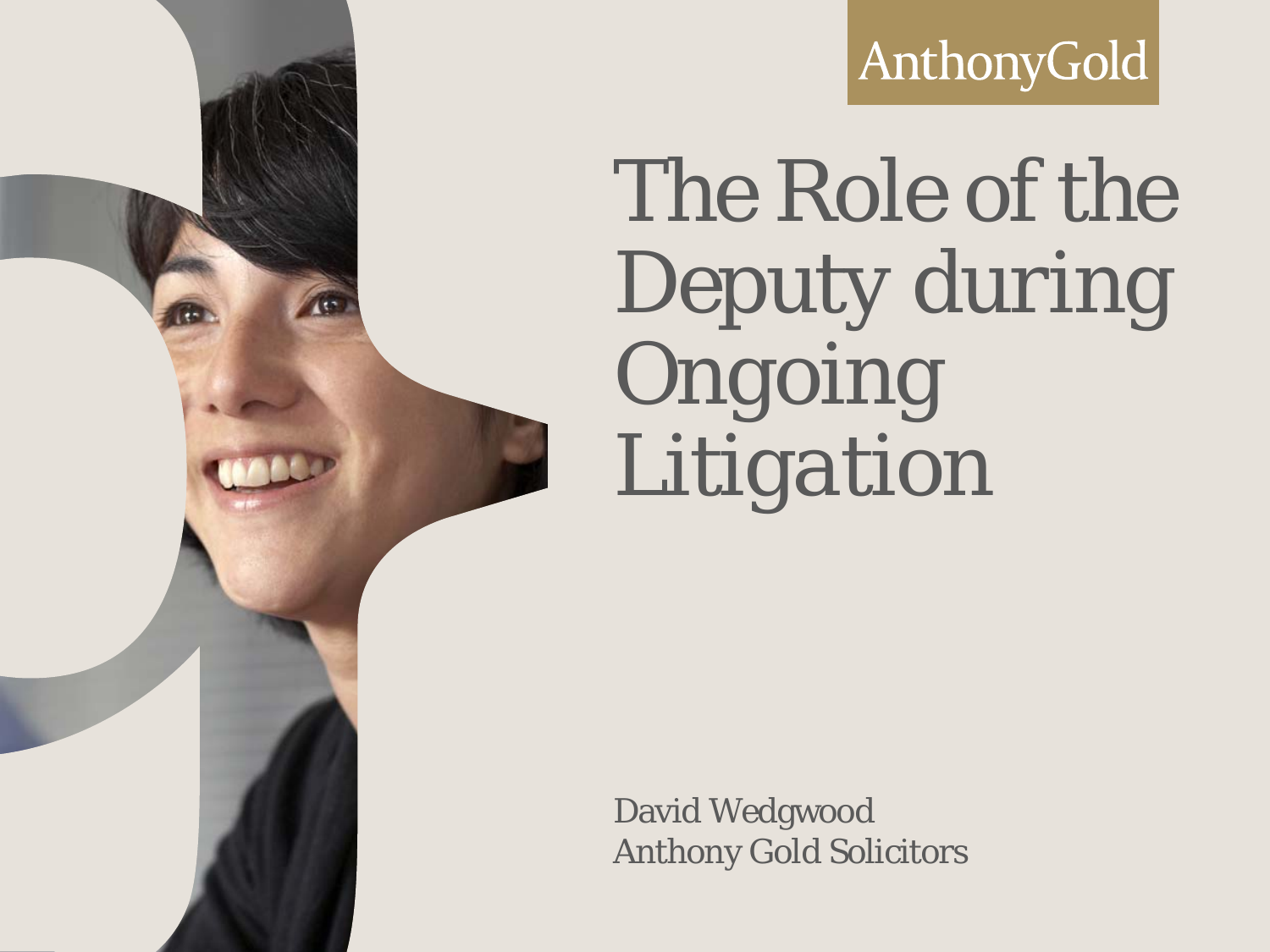### *Background*

- The Court's inherent jurisdiction
- Appointment of Masters of Lunacy 1842
- Renamed Court of Protection 1947
- Mental Capacity Act 2005
- New Court of Protection 2007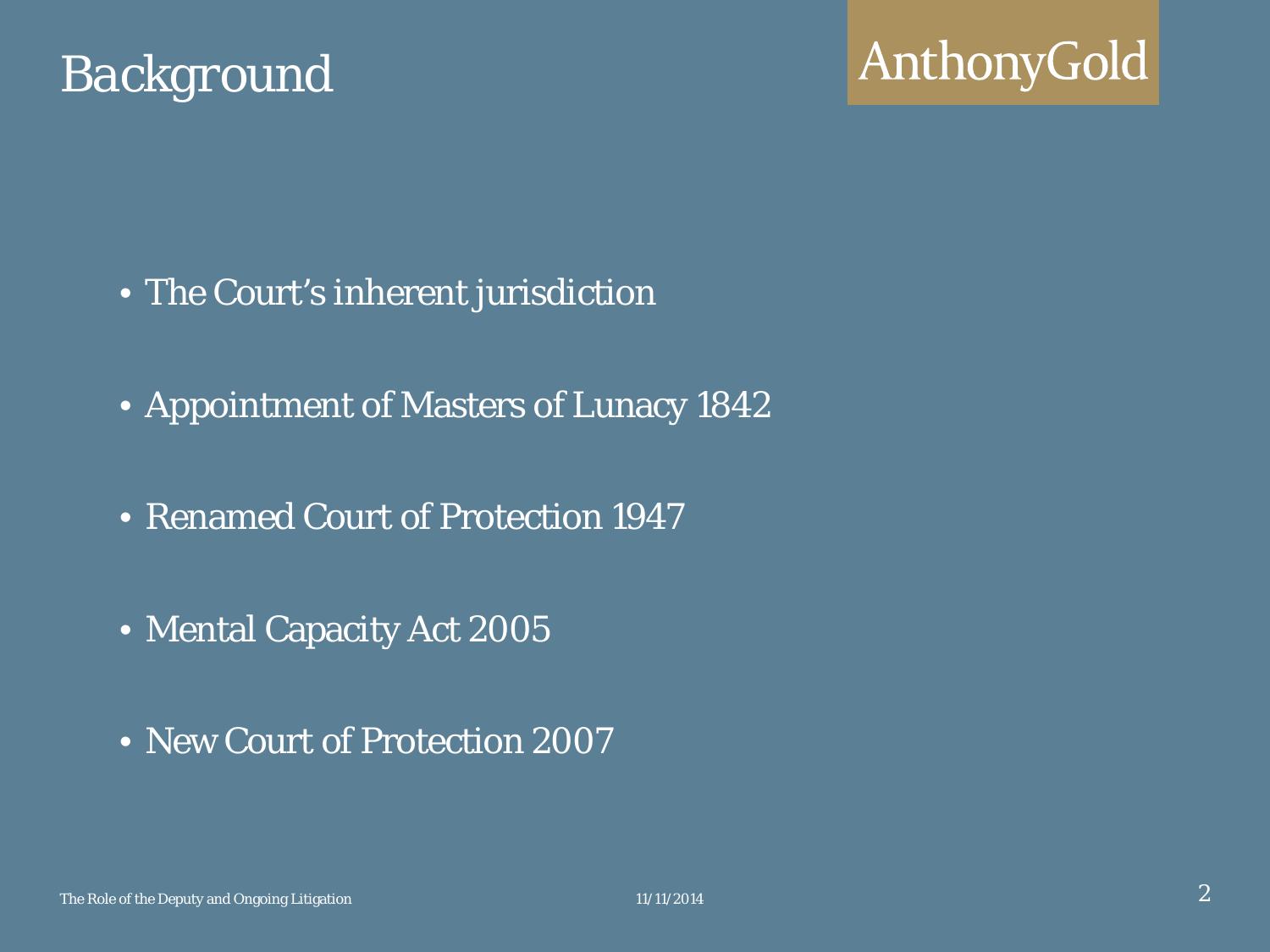### *Which Clients?*

• Capacity is decision specific –

Masterman-Lister v Brutton & Co [2002] EWCA Civ 1889

• Assessment of Capacity

Diagnostic test – section 2(1) MCA Functional Test - Section 3 MCA

"A person is unable to make a decision himself if he is unable to

- (a) Understand the information relevant to the decision
- (b) Retain that information
- (c) Use or weight that information as part of the process of the decision
- (d) Communicate that decision (whether by talking using sign language or any other means)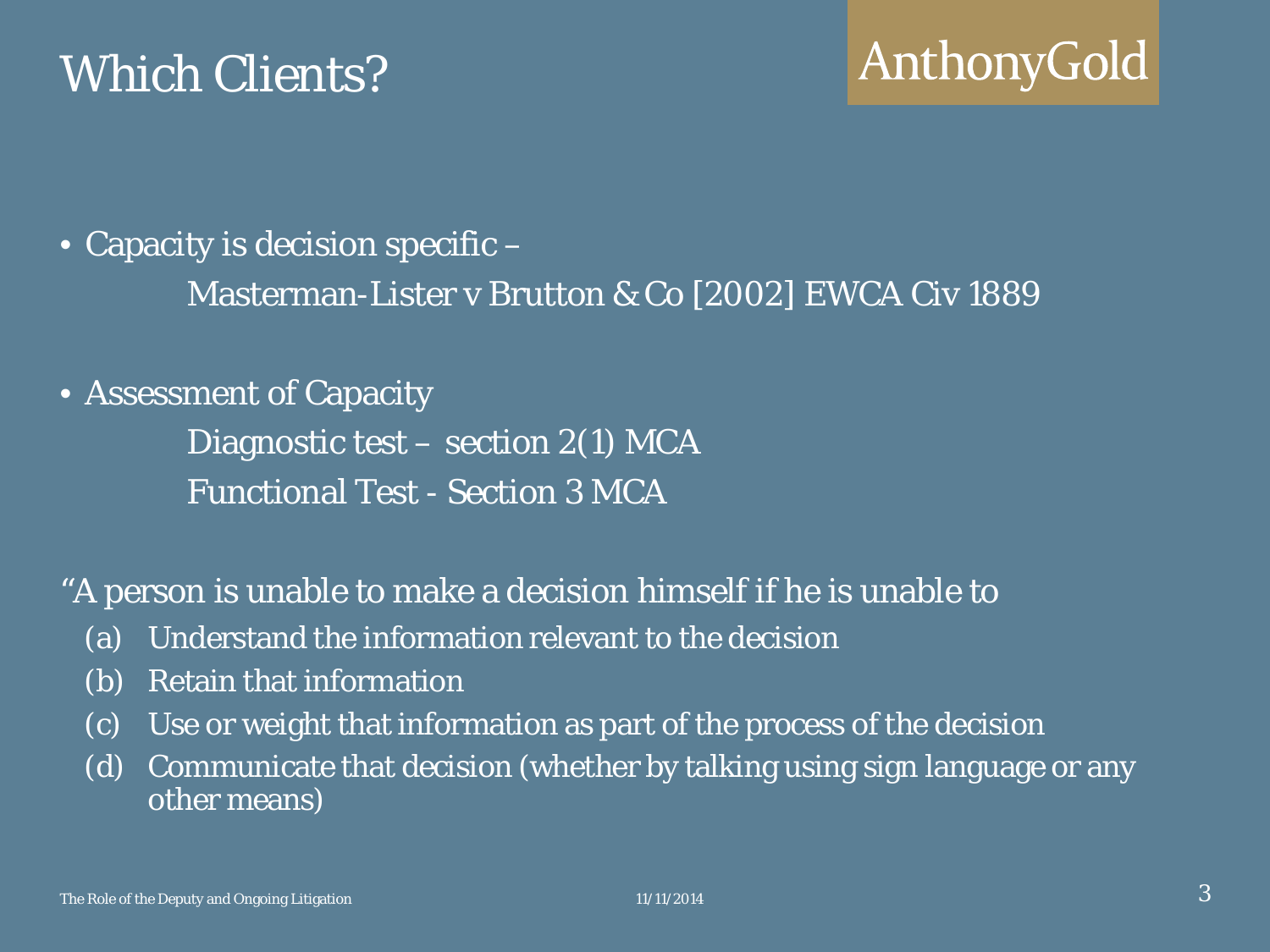## *Which Deputy?*

# AnthonyGold

#### (a) Family

- Complexity
- Conflict

#### (b) Professional

- Assessment of costs
- (c) Court of Protection Panel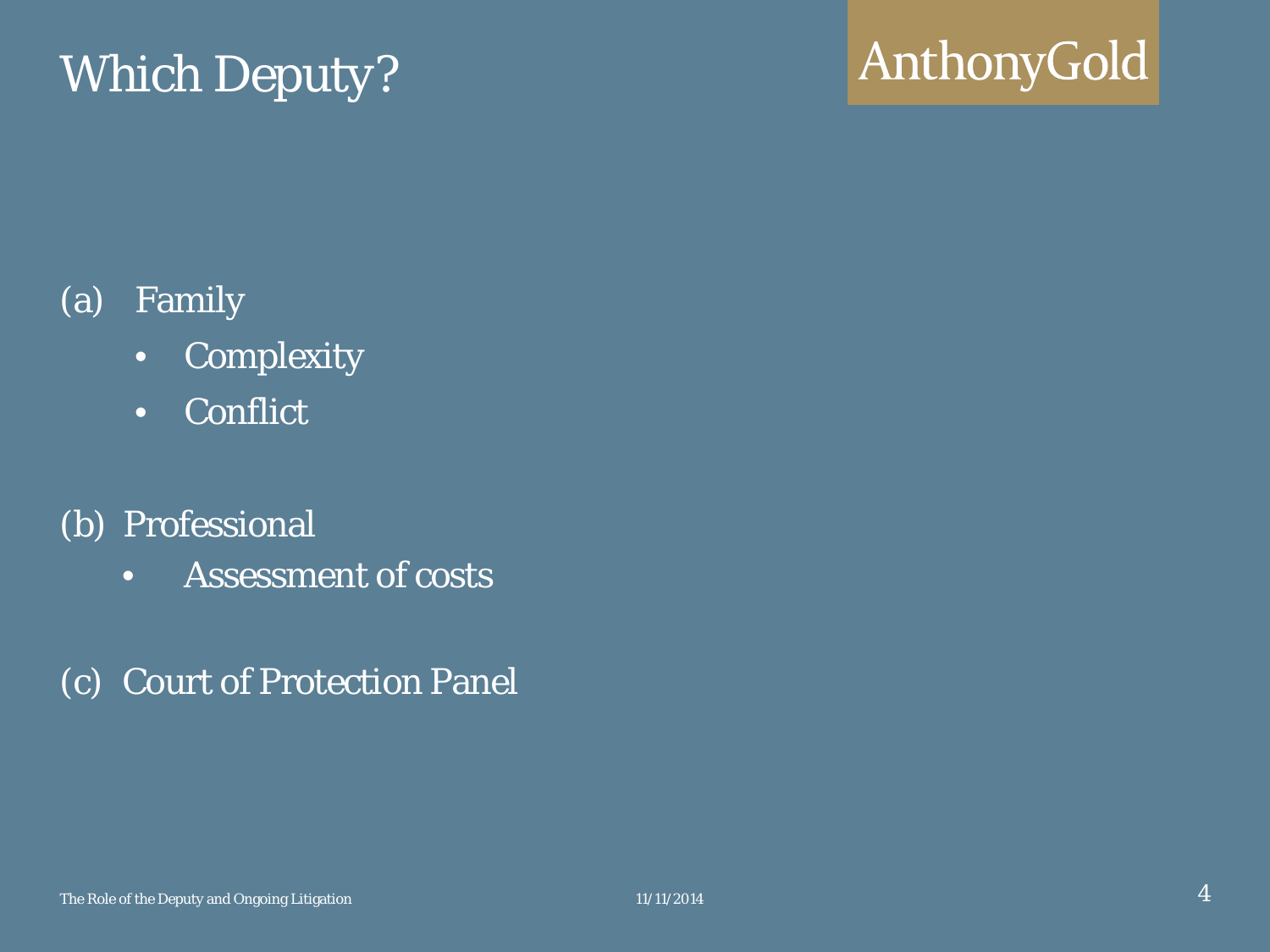- (a) Funding
- (b) 52 week rule any money resulting from a personal injury
- (c) Delays Personal Injury Trust
- (d) Establishing extent of need and costs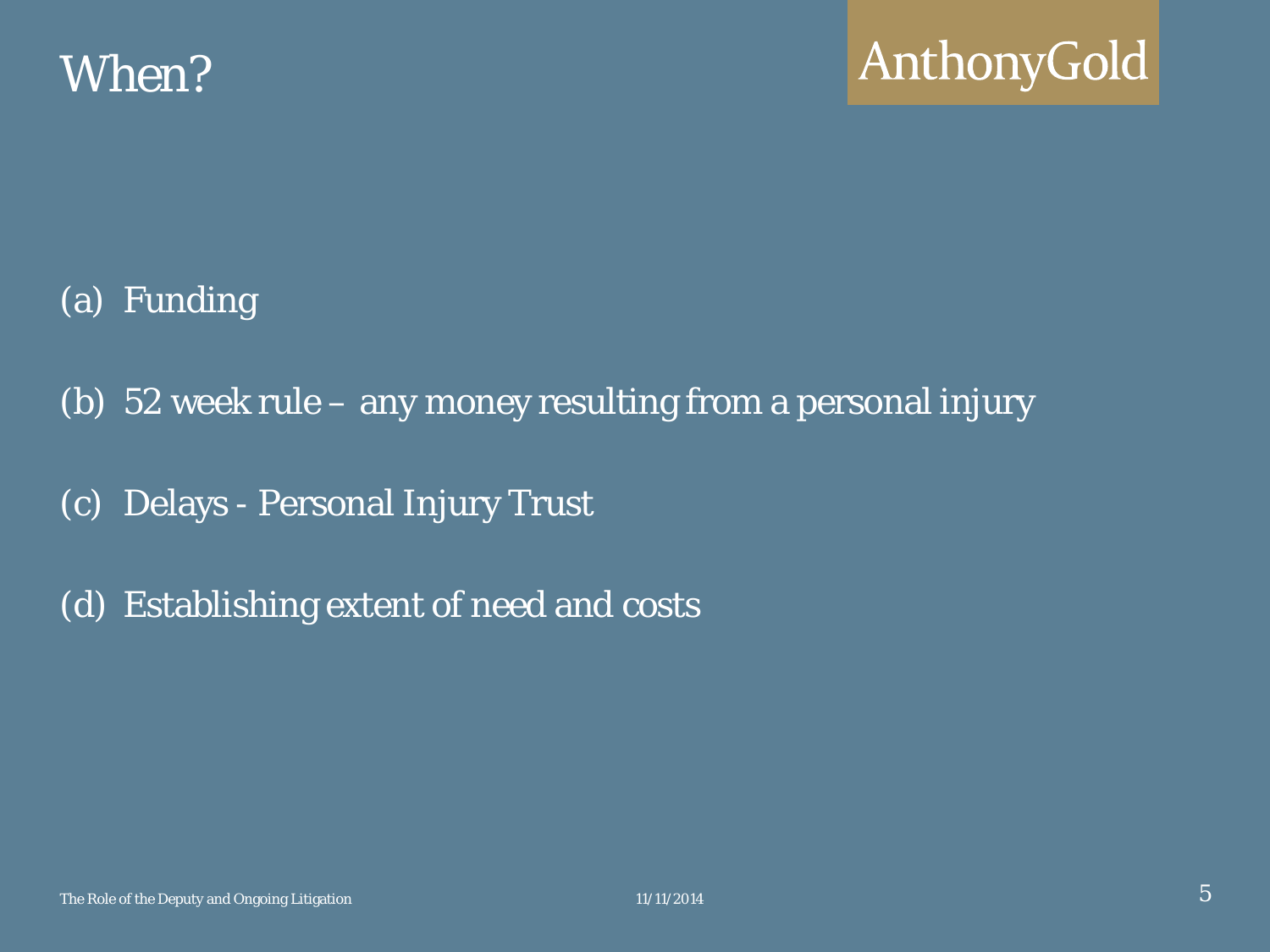- Medical evidence all relevant opinions
- Service
- The role of the Personal Injury Defendant
	- *Re SK* [2012] EWHC 1990 (COP) (especially §37-44)
	- Approved by the President in *London Borough of Redbridge v G and others* [2014] EWCOP 1361, c.f. §50 and 53.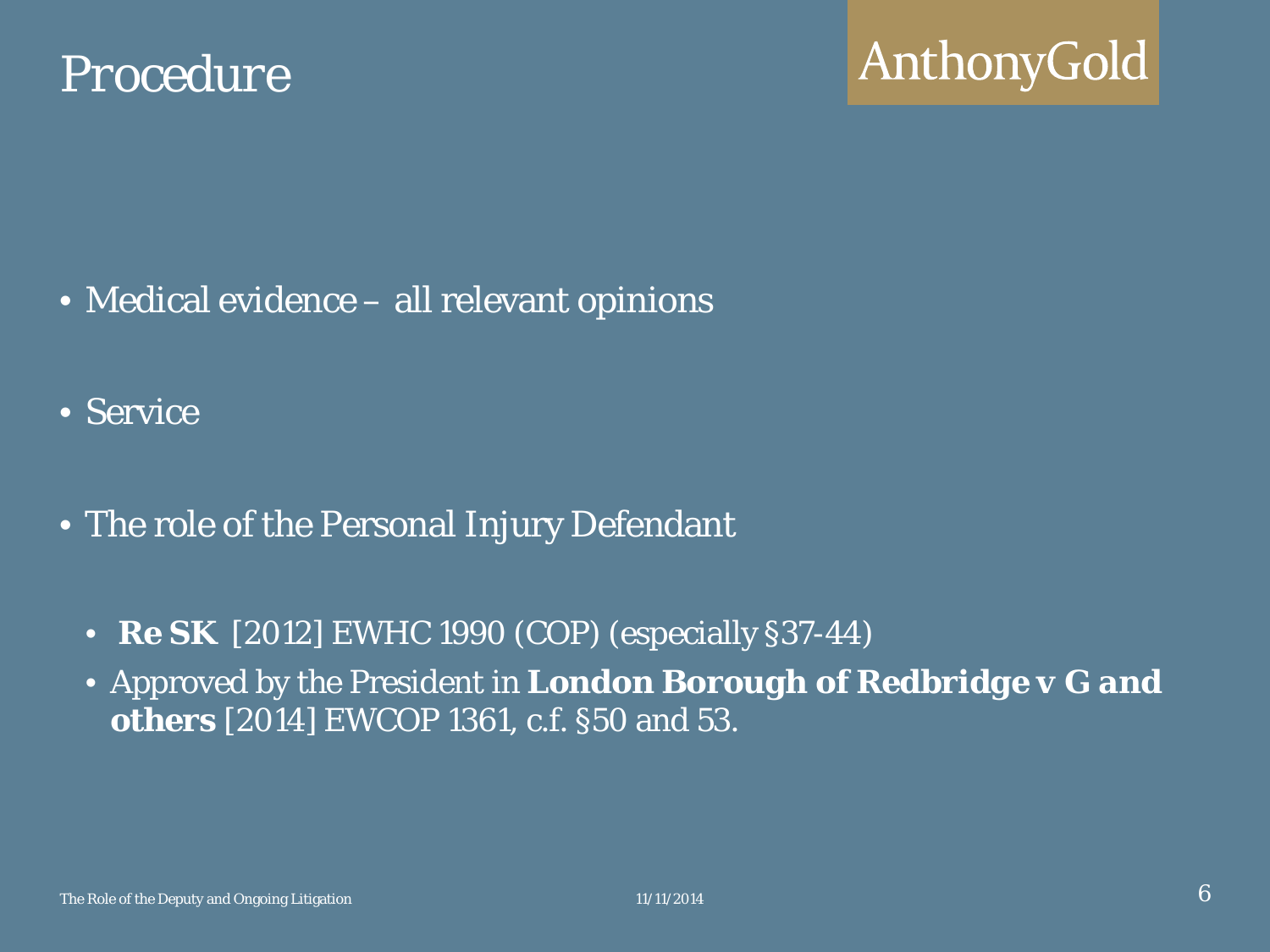### *Deputy's Role on appointment*

# AnthonyGold

- (a) Case management
- (b) Employment issues
- (c) Accommodation
- (d) Tax and benefit advice
- (e) Family issues
- (f) Disputes
- (g) Litigation support